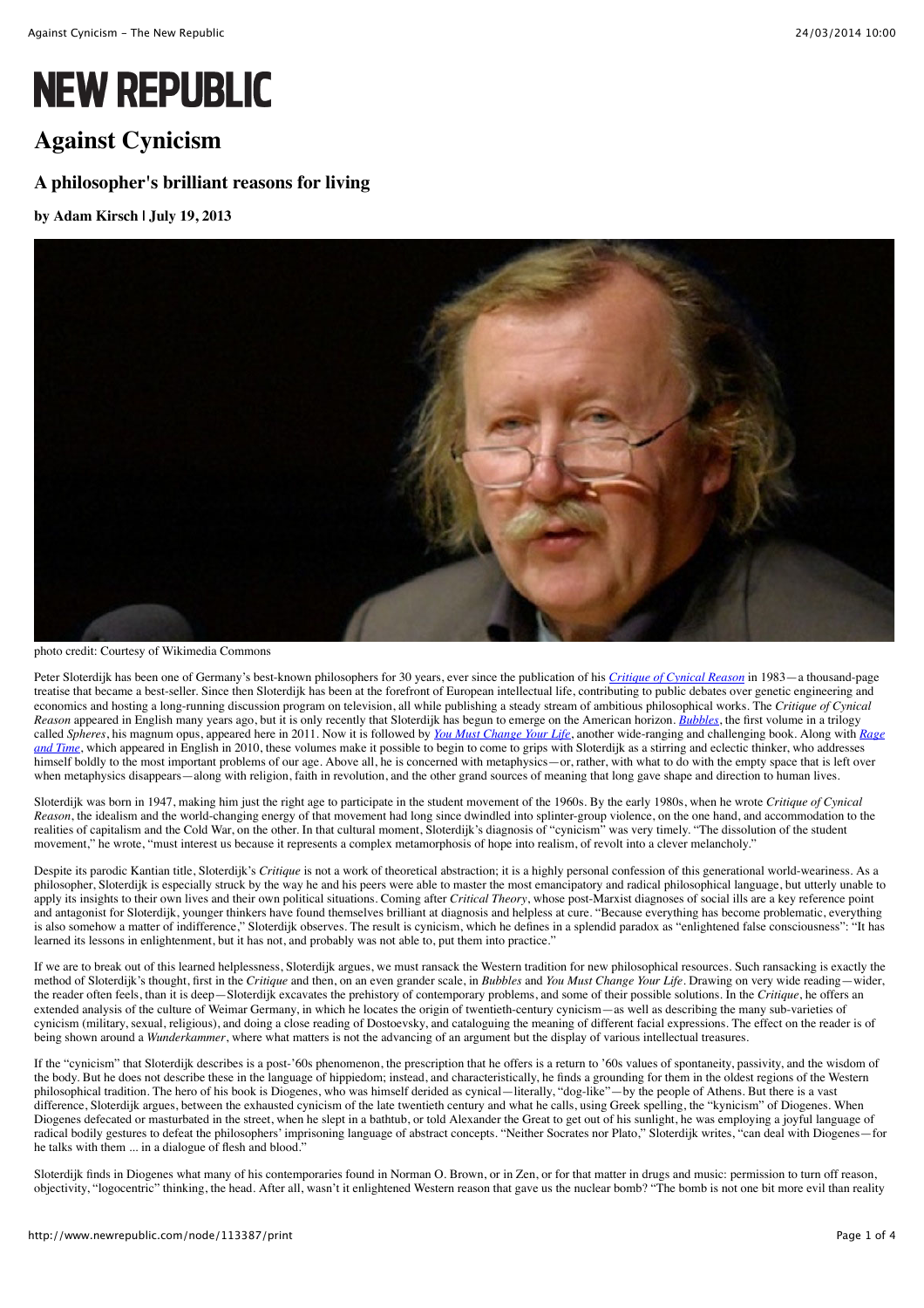and not one bit more destructive than we are," he writes in one of the book's prose-poetic passages. "It is merely our unfolding, a material representation of our essence.... In it, the Western 'subject' is consummated." Behind Sloterdijk's dark paean to the bomb, it is possible to detect those other Western abominations, Nazism and the Holocaust, which would have shadowed his upbringing in postwar Germany. The choice, he concludes, is between the bomb or the body, cynicism or kynicism. "In our best moments," he writes almost mystically, "when ... even the most energetic activity gives way to passivity and the rhythmics of living carry us spontaneously, courage can suddenly make itself felt as a euphoric clarity.... It awakens the present within us."

In *Critique of Cynical Reason*, Sloterdijk charted a wholly individual path to a familiar spiritual position, a Romanticism of what Wordsworth called "wise passiveness." This pattern is repeated in Sloterdijk's later books: he is better at the forceful restatement of old problems than at the invention of new solutions. This might be regarded as an objection by certain kinds of philosophers, who see themselves as contributors to a technical process that produces concrete results. For Sloterdijk, whose greatest influences are Nietzsche and Heidegger, it is not at all disqualifying, for his goal is, as he writes in *You Must Change Your Life*, "a provocative re-description of the objects of analysis." Like a literary writer—and he once told an interviewer that he thought of writing the *Spheres* trilogy as a novel—Sloterdijk's goal is to restate our basic quandaries in revelatory new language, to bring them home to us as living experiences instead of stale formulas. The prison of reason, the need for transcendence, the yearning for an absent meaning: these have been the stuff of literature and philosophy and theology for centuries. In Sloterdijk, these old subjects find a timely new .<br>interpreter.

If Sloterdijk had remained the thinker who wrote the *Critique*, he might not be terribly interesting to us today. There is already something "period" about the book's distrust of the intellect (expressed in the most sophisticated intellectual terms), its romanticizing of "kynicism," and the way it genuflects before the bomb. To compare it with his work of the last ten years, however, is to see how significantly Sloterdijk has evolved—both in his response to the times and in the scope of his vision. What he saw in the *Critique* as the malaise of a disappointed generation becomes, in *Bubbles* and *You Must Change Your Life*, something much bigger and more profound. It is the plight of humanity after the death of God, which Sloterdijk follows Nietzsche in seeing as a catastrophe the true dimensions of which we do not yet fully appreciate. At the same time, the impatience with Marxism that is already visible in the *Critique* evolves into a full-throated defense of liberal capitalism, especially in *Rage and Time*, which is largely an account of communism, and also Christianity, as ideologies driven by resentment and fantasies of revenge. (Here, too, the influence of Nietzsche is clear.)

Another way of putting this is that Sloterdijk is a thinker of, and for, the post–Cold War world. If you were to sketch Sloterdijk's understanding of history, as it emerges in his recent work, it would go something like this. From earliest times until the rise of the modern world, mankind endowed the world with purpose and time with directionality by means of religion, the belief in the gods and God. As that belief waned, the Enlightenment faith in progress, and the more radical communist faith in revolution, replaced transcendent purposes with immanent ones. But by the late twentieth century, and certainly after 1989, neither of those sets of coordinates any longer mapped our world. What Sloterdijk initially diagnosed as mere "cynicism" becomes, in his mature work, a full-fledged crisis of meaning, which can be figured as a crisis of directionality. Again and again he refers to Nietzsche's madman, who asked: "Are we not plunging continually? Backward, sideward, forward, in all directions? Is there still any up or down?"

So far this is a familiar, indeed a venerable, way of thinking about the problem of nihilism in liberal civilization. Sloterdijk's originality lies in the way these old problems still strike him with undiminished force; and also in his refusal to remain passive in the face of them. The whole thrust of Sloterdijk's thought is a rebuke to Heidegger, who mused, late in life, that "only a God can save us." On the contrary, he insists, we must save ourselves—and, what is more, we can save ourselves. Salvation, for Sloterdijk, lies in just the area where Heidegger believed perdition lay: that is, in the realm of technology.

Yet technology, for Sloterdijk, seldom has to do with machines. It is mental and spiritual technology that interests him: the techniques with which human beings have historically made themselves secure on the Earth. He does not analyze these strategies in terms of religion, which he sees as a vocabulary unavailable to us today. Rather, he re-configures them with metaphors from the realms of immunology and climatology, using language that sounds respectably scientific even when its actual bearing is deeply spiritual. He is especially fond of repurposing contemporary buzzwords to give them new dimensions of philosophical meaning, as with the term "greenhouse effect." Considered spiritually, the greenhouse effect is not something to be deplored, but a necessity for human existence: "To oppose the cosmic frost infiltrating the human sphere through the open windows of the Enlightenment, modern humanity makes use of a deliberate greenhouse effect: it attempts to balance out its shellessness in space, following the shattering of the celestial domes, through an artificial civilizatory world. This is the final horizon of Euro-American technological titanism."

Here Sloterdijk's old critique of the Enlightenment is turned inside out. Human beings need to breathe an atmosphere not just of oxygen, but also of meanings and symbols and practices. The decline of religion meant the fouling of humanity's old mental atmosphere, so that it is no longer breathable. But where Sloterdijk in the *Critique* wanted to go backward to Diogenes—in this resembling his antagonist Heidegger, who sought salvation in the pre-Socratics—Sloterdijk in *Bubbles*, from which this passage comes, believes that the only way out is forward. By using technological reason, we have found ways to air-condition our bodies; but we must also find a way to use our reason to build air-conditioning systems for our souls. Only our minds can save us.

This leads to the central metaphor of Sloterdijk's *Spheres* trilogy, which appeared in Germany between 1998 and 2004. "Spheres," he writes, "are air-conditioning systems in whose construction and calibration ... it is out of the question not to participate. The symbolic air conditioning of the shared space is the primal production of every society." Law, custom, ritual, and art are ways we create such nurturing spheres, which for Sloterdijk are not so much topological figures as emotional and spiritual microclimates: "The sphere is the interior, disclosed, shared realm inhabited by humans—in so far as they succeed in becoming humans."

In *Bubbles*, the only part of the trilogy so far translated into English, Sloterdijk writes primarily as a historian of art and ideas, using his eccentric erudition to come up with numerous depictions of such nurturing "spheres" in human culture. A painting of Giotto depicts two faces turned sideways, joining to create a new face—an emblem of intimacy; Saint Catherine of Siena imagines the eating of her heart by Christ; Marsilio Ficino theorizes that love involves a mutual transfusion of blood, carried in superfine particles in the lovers' gaze.

It is no coincidence that many of these examples come from the iconography of Christianity, since religion has been mankind's best generator of spheres. What Sloterdijk hopes to do is to retrieve religion's power to create intimacy while shearing it of its untenable dogmas. "It will be advantageous for the free spirit to emancipate itself from the anti-Christian affect of recent centuries as a tenseness that is no longer necessary. Anyone seeking to reconstruct basic communional and communitary experiences needs to be free of anti-religious reflexes," he insists. In pointed contrast to Alain Badiou—who, on the basis of scattered statements in his books, seems to be Sloterdijk's bête noire—there is no attempt here to harness the messianism and apocalypticism of Christianity for political ends. Sloterdijk's ideal is not Pauline conversion but Trinitarian "perichoresis," a technical word he seizes on: "Perichoresis means that the milieu of the persons is entirely the relationship itself," he writes, envisioning love as a total mutual absorption.

But if Sloterdijk is not a believer, then where does he think we can actually experience this kind of perfectly trusting togetherness? Where do we find a sphere that is wholly earthly, yet so primal as to retain its power even now? The answer is surprising, even bizarre. In a long section of *Bubbles*, Sloterdijk argues that the original sphere, the one we all experience and yearn to recapture, is the mother's womb. This is not, for him, a place of blissful isolation, where the subject can enjoy illusions of omnipotence; if it were, the womb would be only a training ground for selfishness and disillusion. Sloterdijk emphasizes instead that we are all in our mother's womb along with a placenta. The placenta is what he calls "the With"—our first experience of otherness, but a friendly and nurturing otherness, and thus a model for all future "spheres" of intimacy.

This leads Sloterdijk to what he calls, not without a sense of humor, an "ovular Platonism." There is a preexisting realm to which we long to return, but it is not in heaven. It is in the uterus, and since the uterus will always be with us (barring some remote but imaginable *[Brave New World](https://www.amazon.com/dp/0061767646/ref=as_li_qf_sp_asin_til?tag=thenewrep08-20&camp=0&creative=0&linkCode=as1&creativeASIN=0061767646&adid=14FREH8GKSHM510CEJP0&)* scenario), so too will the possibility of genuine spheres. We need to recover, and give to one another, the trust that we once gave our placentas. Indeed, Sloterdijk argues that our culture's disregard for the postpartum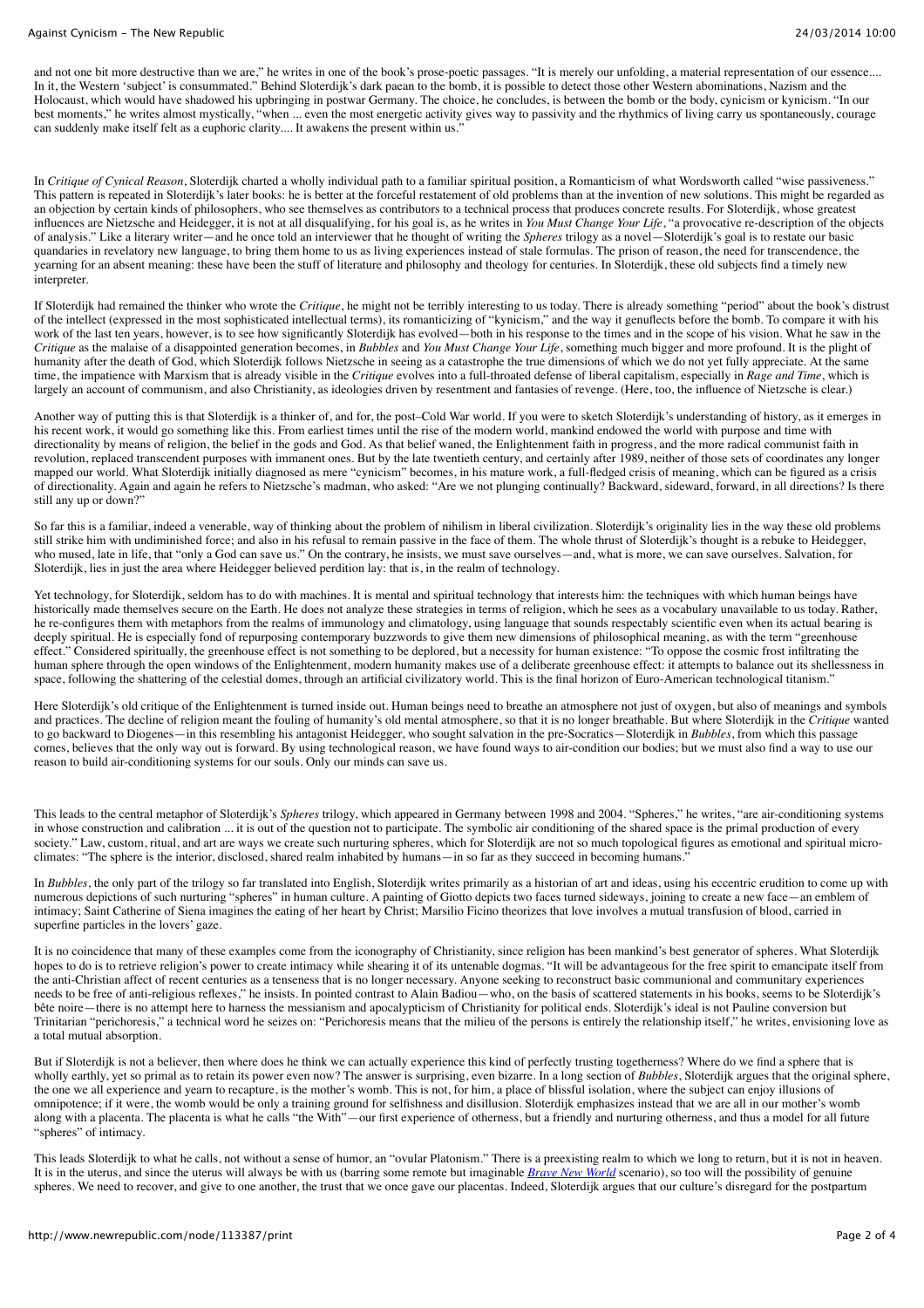placenta—we incinerate it, instead of reverently eating it or burying it—is both a cause and a symptom of our loneliness: "In terms of its psychodynamic source, the individualism of the Modern Age is a placental nihilism."

The reader who has no patience for this kind of thing—who finds the whole "With" concept New Agey, or unfalsifiable, or just wildly eccentric—will probably not get very far with Sloterdijk. This is not because placenta-ism is central to his thought. On the contrary, it is just one of the many provocative ideas that he develops and then drops in the course of the book, which reads less like a structured argument than a long prose poem. Sloterdijk's strength and appeal come from the intuitive and metaphorical quality of his thought, his unconventional approaches to familiar problems, his willingness to scandalize. As a theorem, the "With" is easy to refute; as a metaphor, it is weirdly persuasive. It is another way of describing, and accounting for, the central experience of homelessness that drives all of Sloterdijk's thought. Deprived of our "With," he writes, "the officially licensed thesis 'God is dead' " must be supplemented "with the private addendum 'and my own ally is also dead.'

There is something hopeful about this supplement: if we cannot re-gain God, Sloterdijk contends, we can still re-gain the sense of having an ally. Indeed, the "sphere" concept is powerful because of the way it rewrites the history of religion in respectful but fundamentally secular terms. The need for spheres—for meanings, symbols, contexts—is what is primary for human beings. That our most successful spheres have been religious ones is, for Sloterdijk, a contingent fact, not a necessary one.

An identical logic informs *You Must Change Your Life*, in which Sloterdijk re-formulates his understanding of religion using a new geometrical metaphor: not the nurturing sphere, but the aspiring vertical line. (He barely mentions spheres at all in the new book, adding to the impression that his thoughts do not form a system but a series of improvisations.) If *Bubbles* mined religion—and science and art—for images of intimacy, *You Must Change Your Life* emphasizes instead the human proclivity for selftranscendence, for constantly remaking and exceeding ourselves, for going "higher" in every sense. Just as he half-jokingly adopted the term "greenhouse effect," Sloterdijk now seizes on the p.c. euphemism "vertically challenged": "This turn of phrase cannot be admired enough," he writes. "The formula has been valid since we began to practice learning to live."

The word "practice" is central to Sloterdijk's argument here, and to his understanding of religion. We are living, he observes, at a time when religion is supposedly making a comeback around the world. The old assurance that all societies must inevitably converge on secularism is failing. For Sloterdijk, however, it is a mistake to think that what people are turning to is faith in the divine. Rather, the part of religion that still matters to us, for which we have a recurring need, is its practices: the "technology," primarily mental and inner-directed, that allows us to reshape our ways of thinking and feeling. With typical bravado, he argues that "no 'religion' or 'religions' exist, only misunderstood spiritual regimens."

In fact, Sloterdijk argues, our time is characterized by a widespread embrace of training techniques, physical and metaphysical. In one chapter of *You Must Change Your* Life, in a typically counterintuitive stroke, he pairs the rise of the modern Olympic games with the spread of Scientology as examples of the invention of new types of spiritual-cum-athletic regimens. The sheer idiocy of the theology behind Scientology shows, for him, how irrelevant doctrines are to the contemporary appetite for religion. L. Ron Hubbard's *[Dianetics](https://www.amazon.com/dp/140314446X/ref=as_li_qf_sp_asin_til?tag=thenewrep08-20&camp=0&creative=0&linkCode=as1&creativeASIN=140314446X&adid=1M7DK78598S4RQJJM077&)* was a spiritual technology before it was a church, and this kind of technology can be found at the heart of all religious traditions. "If one looks to the heart of the fetish of religion," Sloterdijk writes apropos of Scientology, "one exclusively finds anthropotechnic procedures."

"Anthropotechnics" is another favorite term of Sloterdijk's, because of the way it combines a technological meaning and a spiritual meaning. Genetic engineering and bionics are one kind of anthropotechnics, a way of working on human beings to improve them. But so too, he insists, are the exercises of Ignatius de Loyola, or the harsh training procedures of Buddhist monks. Fasting, memorization of sacred texts, hermitism, self-flagellation—such practices actually transform the human being, building a new and "higher" inner life on the foundations of the old one.

Much of *You Must Change Your Life* is devoted to a cultural history and typology of these kinds of training practices, passing freely between Eastern and Western traditions. When Jesus on the cross declares "*consummatum est*," Sloterdijk says that we ought to see this as a victor's cry, equivalent to that of a Greek athlete winning a race or a wrestling match. The phrase should be translated, he argues, not as a passive "it is finished" but as "Made it!" or "Mission accomplished!" For the conquest of death is the ultimate goal of all spiritual training, and the great founders—Jesus, Buddha, Socrates—are those who won the championship by dying on their own terms. This phenomenon is what Sloterdijk refers to as "the outdoing of the gladiators by the martyrs."

To identify religion as a form of competitive training is to reimagine history, and in *You Must Change Your Life*, Sloterdijk offers a mock-Hegelian account of the evolution of the human subject. In the beginning, he writes, all human beings lived in a swamp of habit and mass-mindedness. A few rare and gifted individuals lifted themselves up to the dry ground, where they could look back on their old lives in a self-conscious and critical spirit. This constitutes the true birth of the subject: "anyone who takes part in a programme for de-passivizing themselves, and crosses from the side of the merely formed to that of the forming, becomes a subject."

These pioneers in turn draw imitators after them, people eager to remake themselves in the image of the miraculous founders: Jesus has his Paul, Socrates his Plato. In the modern age, society attempts to universalize this experience of enlightenment, to awaken all the sleepers, but with uneven and sometimes disastrous effects. For humans live on a vertical, and the definition of a vertical is that there will always be a top and a bottom: "The upper class comprises those who hear the imperative that catapults them out of their old life, and the other classes all those who have never heard or seen any trace of it."

If this is elitism—and it is, with a vengeance—then so be it. "Egotism," Sloterdijk writes, "is often merely the despicable pseudonym of the best human possibilities." Indeed, it is not hard to see that what Sloterdijk has written is a re-formulation and defense of the idea of the *Übermensch*. The whole book could be thought of as a commentary on a single line of Nietzsche's from *[Thus Spoke Zarathustra](https://www.amazon.com/dp/1613823061/ref=as_li_qf_sp_asin_til?tag=thenewrep08-20&camp=0&creative=0&linkCode=as1&creativeASIN=1613823061&adid=0TPH8GAGNSB6Q0P6T2MD&)*, which Sloterdijk repeatedly quotes: "Man is a rope, stretched between beast and *Übermensch*." Here is the original vertical—or, as Sloterdijk also has it, a kind of Jacob's ladder, on which men ascend toward the heavens and descend toward the Earth.

For a German thinker of Sloterdijk's generation to rehabilitate the idea of the Superman might seem like a dangerous proposition. But in his hands the concept is totally disinfected of any taints of blond beastliness or the will to power. Indeed, the figures whom Sloterdijk cites as the supreme self-trainers, at the top of the human vertical, are Jesus and Socrates—the very ones Nietzsche despised as teachers of herd morality. It is central to Sloterdijk's vision that, for him, supremacy is totally divorced from domination. He imagines that only self-mastery is what matters to human beings, that the training of the self is more noble and satisfying than control over others. If this is a blind spot, it is one that allows him to take his Nietzsche guilt-free.

The image of the stretched rope appeals to Sloterdijk because it manages to sustain the idea of verticality—and also of hierarchy and value—in the absence of the divine. Like a snake charmer, Sloterdijk needs to make the rope of human existence stand straight without attaching it to anything on high. This is what he calls "the problematic motif of the transcendence device that cannot be fastened at the opposite pole." The main intuition, and gamble, of *You Must Change Your Life* is that the human instinct for verticality can survive the relativizing of space in a godless world. What remains is a sort of highly intellectualized and sublimated vitalism: "Vitality, understood both somatically and mentally, is itself the medium that contains a gradient between more and less," he writes. "It therefore contains the vertical component that guides ascents within itself, and has no need of additional external or metaphysical attractors. That God is supposedly dead is irrelevant in this context."

The line, then, like the sphere, becomes for Sloterdijk a substitute for metaphysics. Metaphysics, he says in an aside that captures his whole argument, really ought to be called metabiotics: it is life itself that aspires upward, even if space has no up or down to speak of. "Even without God or the *Übermensch*, it is sufficient to note that every individual, even the most successful, the most creative and the most generous, must, if they examine themselves in earnest, admit that they have become less than their potentiality of being would have required," he writes near the end of the book, revealing the deep Protestant roots of this conception of the conscience.

One of the most appealing things about Sloterdijk's philosophy is that, like literature, it leaves itself vulnerable. It does not attempt to anticipate and to refute all possible objections. And the objections to *You Must Change Your Life*, as with *Bubbles*, are not far to seek. For one thing, by conceiving of religion as an elite training regimen, Sloterdijk implies that a religion is justified only by its saints. Anyone who is not a saint is insignificant, and so the average person's experience of religious meanings whether metaphysical doctrine or spiritual consolation or tradition or identity or communion—is dismissed out of hand. This is false to the lived reality of religion for most